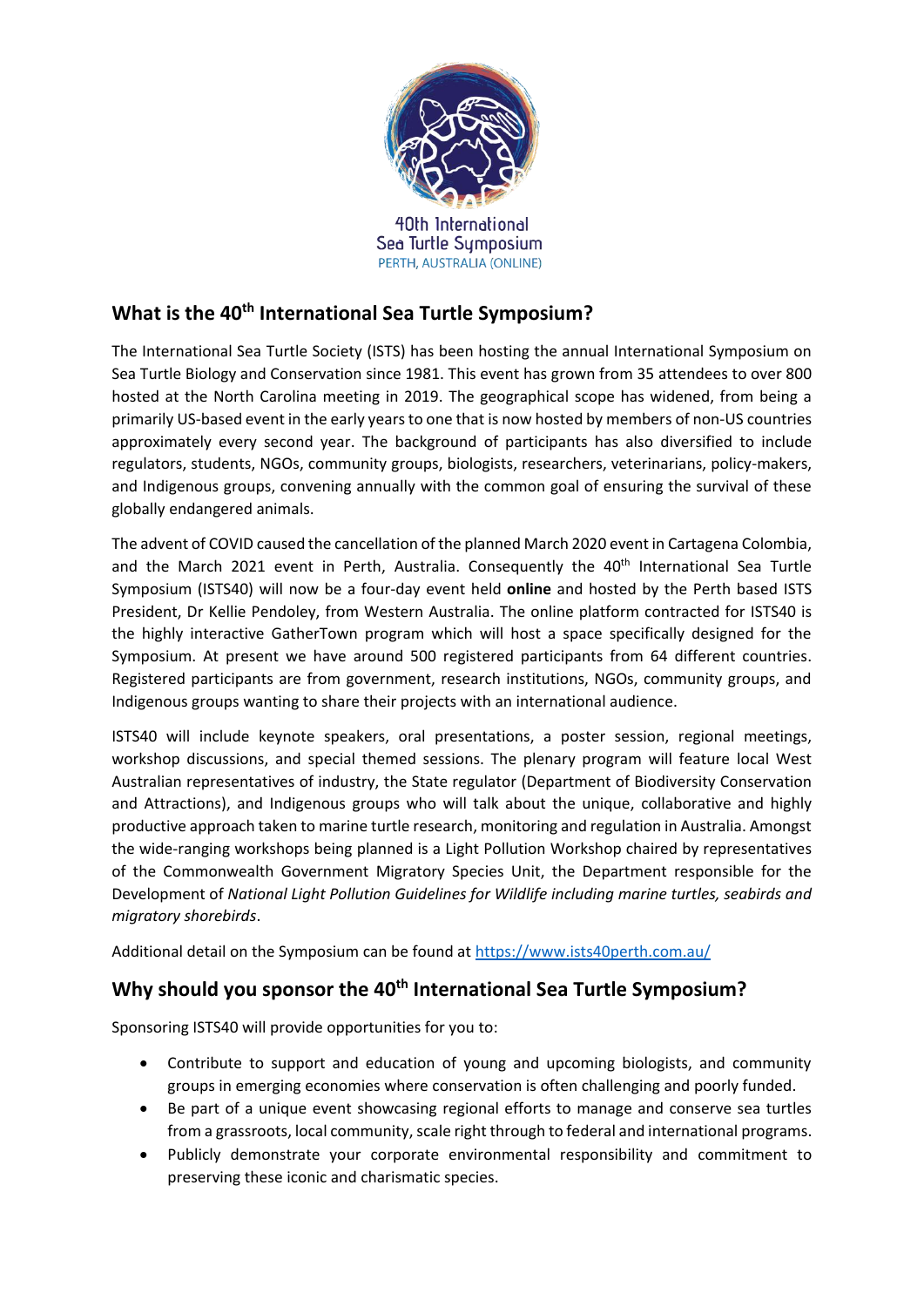• Promote your organisation to local and international delegates, which include International, National and State regulators, scientists, students, and community members.

The ISTS is a highly diverse non-profit organisation supported wholly by memberships and the profits from the annual Symposium. Sponsorship is valued by the Society members as it contributes to the planning and operation of the Symposium, reducing the overall cost of managing and staging the (online and face to face) event and enabling a higher level of participation by delegates from all socioeconomic backgrounds.

Society funds are typically used to support students attending the annual (face-to-face) Symposiums in the form of travel grants, free or heavily subsidised registrations and accommodation grants with priority given to low-income attendees or those from developing nations and minority groups. In previous years up to 30% of the attendees have received some form of travel grant allowing attendance by delegates from developing nations and minority groups, who would otherwise have no financial capacity to attend. Society funds are also used to support the Small Grants Program which awards up to \$1500 to community-based programs with a priority given to applicants from lowincome countries (according to current World Bank listing). During the Symposium cash awards are also made to the best student presentations. Detail on the program is provided [here.](https://internationalseaturtlesociety.org/wp-content/uploads/2021/06/ISTS-Small-Grants-Release-16Jun21.pdf)

Options for Sponsorship are listed below. Please contact the Symposium host and ISTS President, Dr Kellie Pendoley, to discuss your options for Sponsorship further.

Email: [kellie.pendoley@penv.com.au](mailto:kellie.pendoley@penv.com.au)

Tel + 61 08 9330 6200.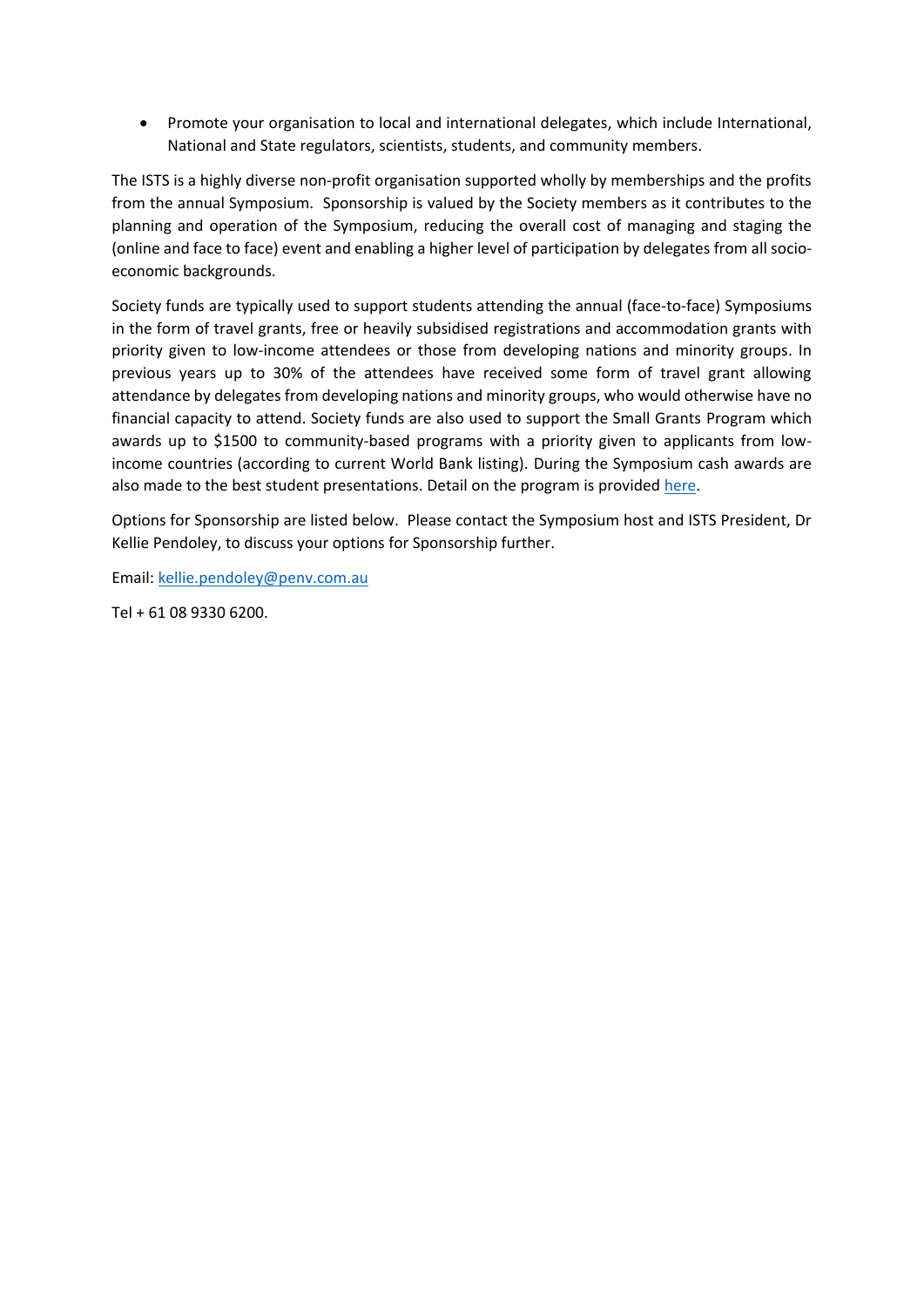# **Sponsorship Levels**

All Sponsors will receive the following Customary Acknowledgements.

## **Customary Acknowledgements**

- Your logo to be included on sponsorship signage within the virtual space.
- Your logo to be included on the ISTS40 website [\(www.ists40perth.com.au\)](http://www.ists40perth.com.au/) with a link to your homepage.
- Acknowledgement in the ISTS40 program and abstract book.
- During the ISTS40, a power point slide will be shown at all breaks and prior to the commencement of all sessions showing your company or organisation as a sponsor (one slide for each sponsorship level)

The size and prominence of the company logo will vary to reflect the sponsorship level. All other levels of sponsorship attract those benefits shown under the following sponsorship levels.

# **1. Platinum Sponsor: AUD\$25,000 (1 available)**

As the Platinum Sponsor you will be recognised as the top tier supporter of the ISTS40. You will have a high exposure throughout ISTS40 and will receive the following benefits:

## **All the customary acknowledgements PLUS:**

- Exclusive naming rights to the Poster Room
- Your logo displayed within the main plenary room at the opening of the Symposium
- Sponsorship of one oral session of your choice
- Five complimentary ISTS40 registrations
- Recognition as Platinum Sponsor (with company logo) on all ISTS40 material
- A full-page space on the inside front cover of the ISTS40 program to promote your company/group (artwork to be supplied by the sponsor)
- Recognition as Platinum Sponsor (with company logo) on all ISTS40 material
- Acknowledgement by the International Sea Turtle Society President during the opening and closing addresses at ISTS40

# **2. Gold Sponsor: AUD\$15,000 (3 available)**

Gold sponsorship includes the following benefits:

### **All the customary acknowledgements PLUS:**

- Sponsorship of one oral session of your choice (subject to availability)
- Three complimentary ISTS40 registrations
- Recognition as Gold Sponsor (with company logo) on all ISTS40 material
- A half page space in the ISTS40 program to promote your company/group (artwork to be supplied by the sponsor)
- Acknowledgement by the International Sea Turtle Society President during the opening and closing addresses at ISTS40